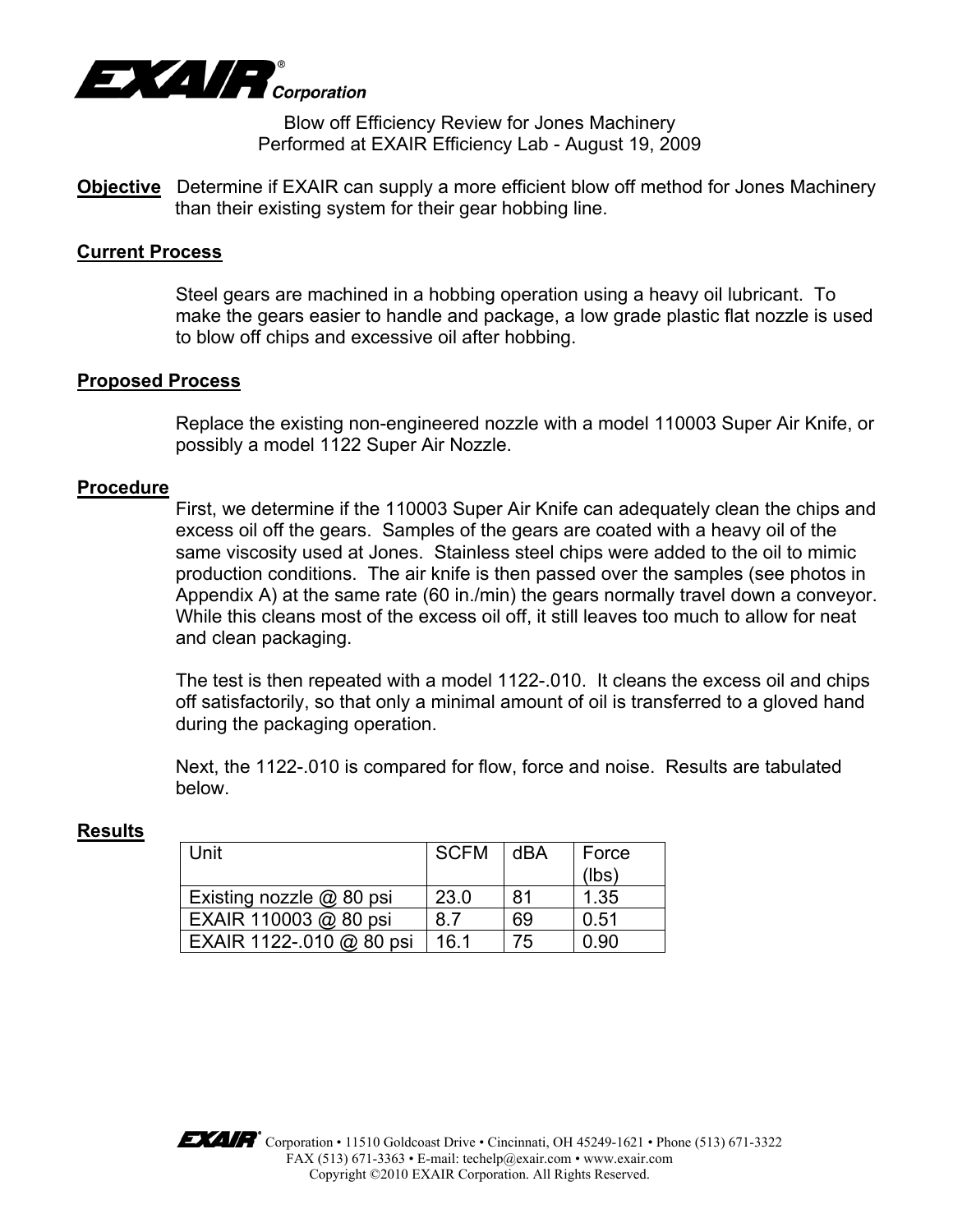

# **Conclusion**

While the EXAIR model 1122-.010 did not provide the same amount of force as the existing nozzle, it still performed the same function using much less air and is much quieter.

Assuming a cost of \$0.25/1000 SCF of air, the following equation:

Difference in air consumption x time operated x compressed air cost = cost savings.

(23.0 SCFM – 16.1 SCFM) x 8 hrs/day x 60 min/hr x 250 working days x \$0.25/1000 SCF = \$207/yr

Each EXAIR model 1122-.010 Super Air Nozzle will pay for itself in less than 13 weeks. In addition, the reduced noise level will make the packaging area safer and more pleasant to work in.

### **Equipment**

Force Scale – calibration due 10/17/2010 Flow Meter – calibration due 2/12/2010 Digital Pressure Gage – calibration due 6/10/2010 Heavy machining oil – centipoise of 990 (similar to oil used by Jones)

## **Appendix A**